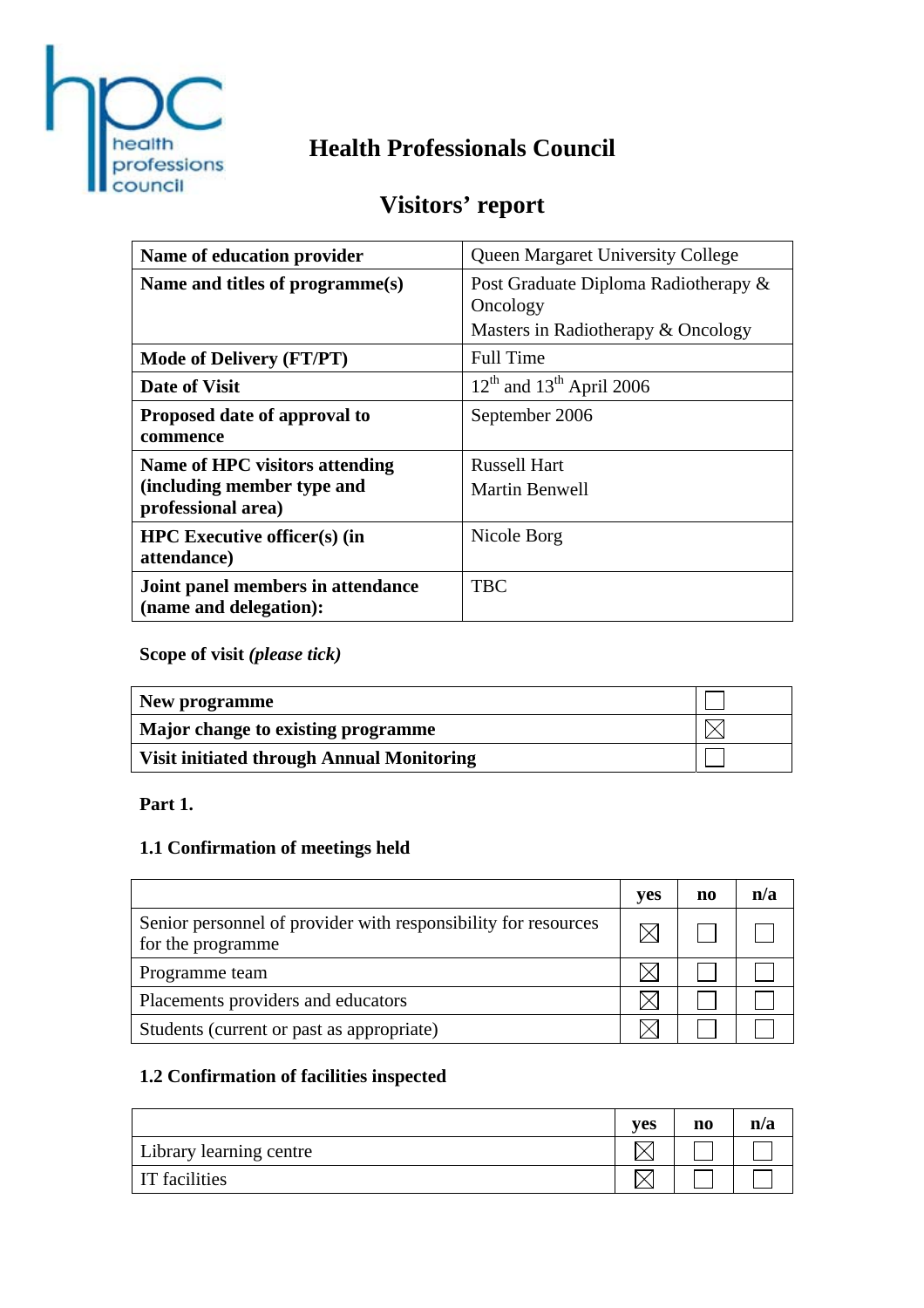| Specialist teaching accommodation |  |  |
|-----------------------------------|--|--|

**1.3 Confirmation that particular requirements/specific instructions (if any) of the Education and Training Committee that have been explored e.g. specific aspects arising from annual monitoring reports.** 

| Requirement (please insert detail) | yes | $\bf{n}$ | n/a |
|------------------------------------|-----|----------|-----|
|                                    |     |          |     |
|                                    |     |          |     |
|                                    |     |          |     |

| Proposed student cohort intake number please state | 12 every    |
|----------------------------------------------------|-------------|
|                                                    | second year |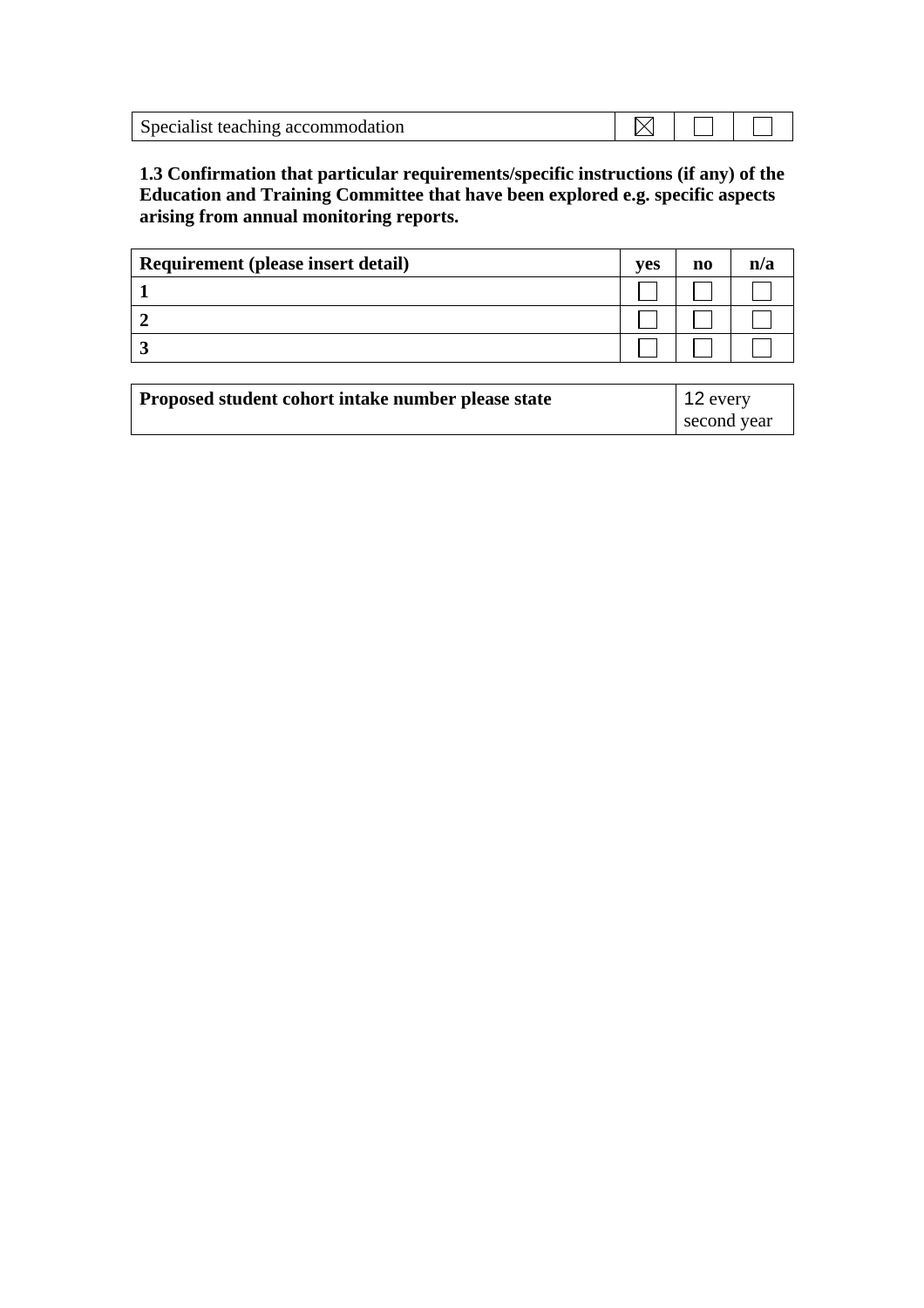The following summarises the key outcomes of the Approvals event and provides reasons for the decision.

## **CONDITIONS**

### **SET 6.** *Assessment standards*

6.7 Assessment regulations clearly specify requirements: 6.7.2 for awards which do not provide eligibility for inclusion onto the Register not to contain any reference to an HPC protected title in their title;

**Condition**: Clearly state in the programme documentation the degree awarded to students who achieve 120 credit points at SCQF level 11 but failing clinical modules.

**Reason:** Students with 120 points would be eligible for the award of a Postgraduate Diploma. If a student failed a clinical module they could still accrue over 120 points to be awarded the PG Dip, however they would not be eligible for HPC registration. therefore a separate named award must be included in the programme documentation for those students who can be awarded a PG Dip that does not entitle them to HPC registration

**Deadline for Conditions to be met: 30 June 2006 To be submitted to Approvals Panel/Committee on: TBC** 

### **RECOMMENDATIONS**

### **SET 4.** *Curriculum Standards*

4.7 Where there is inter-professional learning the profession specific skills and knowledge of each professional group are adequately addressed.

**Recommendation:** HPC supports and encourages the development of IPE in the programme.

**Reason:** IPE is being included in the undergraduate pre registration radiotherapy programme and the HPC would encourage the development of IPE in the postgraduate pre-registration programme to promote an equity of experience.